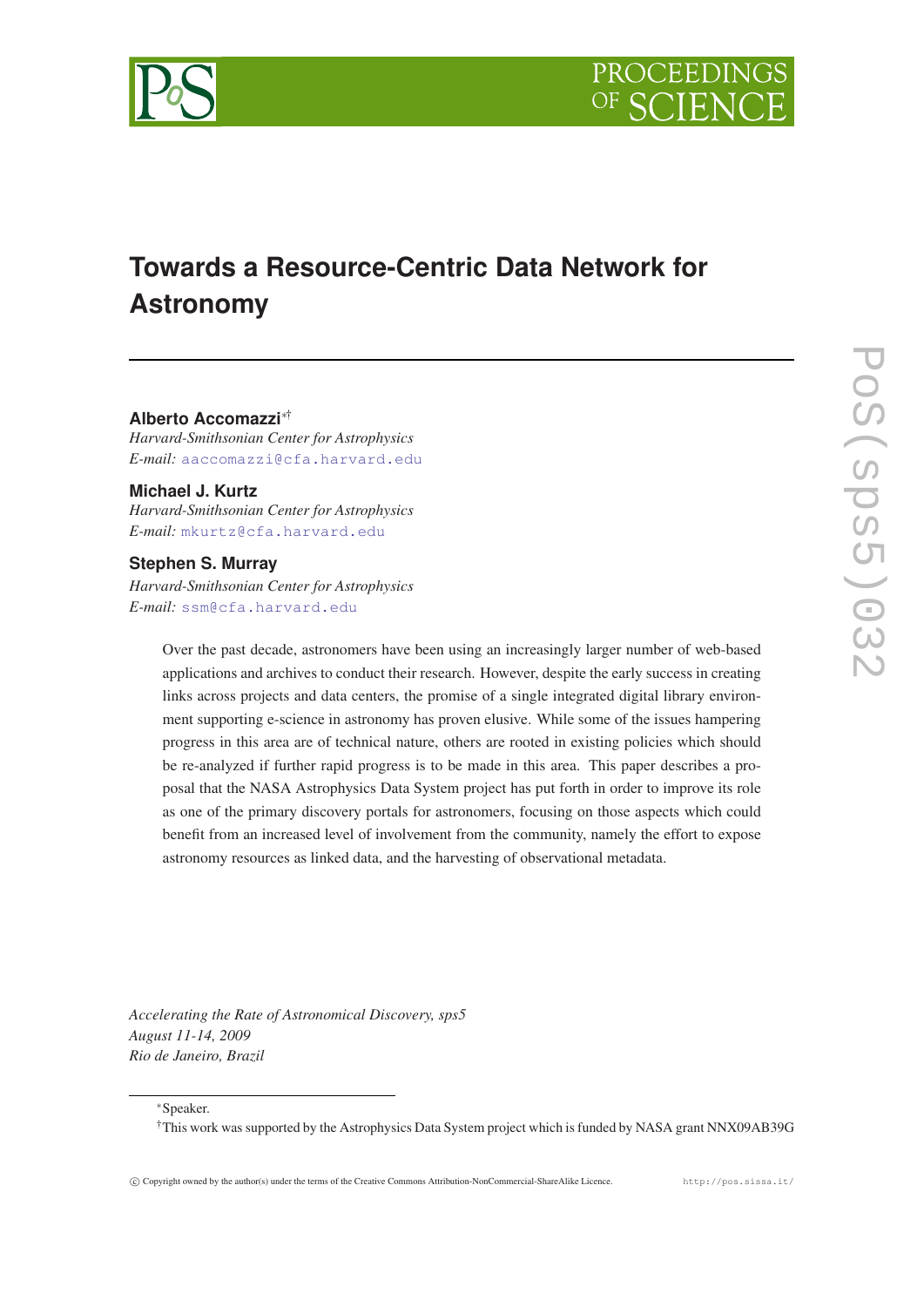## 1. Introduction

Astronomy is an observational science. Our theories of the behavior of the universe and the objects in it are inspired by observations of that behavior, and are supported (or rejected) by observations, as well. Within the past twenty years systems of dense, interlinked data have become common and expected, fundamentally changing the way people think and services operate. It is now expected, for example, that from a listing of a movie at our local theater one can find a synopsis, reviews, a cast list, a list of all the director's films, recommendations, and the option to purchase tickets, as well.

Astronomy was one of the first disciplines to benefit from the early developments of webbased technologies enabling cross-linking of resources across archives (Accomazzi et al, 1994). Sixteen years ago, thanks to a collaboration between the NASA Astrophysics Data System (ADS) and the Centre de Données Astronomiques de Strasbourg (CDS), it became possible to go from a list of articles to the abstract of an article to a list of astronomical objects described in that article to a set of measurements for each of those objects. Thirteen years ago, again thanks to a collaboration between the ADS and several major data centers, including NED, HEASARC, MAST, ESO, and Chandra, it became possible to go from an article abstract to the actual observational data used to write the article, and then back to all publications describing each observation.

These connections have enabled astronomers to use the search capabilities of any of the main archives to locate a dataset or publication of interest, and then follow the appropriate links to find related information provided by another archive. For instance, using ADS, one could search for papers on X-rays emission in Abell clusters and filter results to obtain just papers which have links to data products. While this is a very useful way to narrow bibliographic searches, selecting which of these papers has links to images or spectra or catalogs still requires a person to click through all the data links provided in the list of returned papers. Automating this activity is currently not practical since connections between one archive and another are purely defined as links between URLs, and lack semantic and contextual information between the resources they represent. In this paper we argue that a tighter integration of observational and bibliographic metadata will enable the creation of new connections between resources in astronomy and applications that will allow users to search, browse, and reason over them.

The existence of these connections between and within papers and data products represents more that just a convenient feature to the end-user. The research process in science today involves the generation, retrieval, manipulation, analysis, and publication of digital artifacts which are typically stored in different archives on the web. In order to enable scientists to access these scholarly products, and to document and recreate the analysis that was carried out on them, a formal description of these resources and processes is necessary (Pepe et al., 2009). Creating these descriptions and establishing relationships and links among them provides a way to satisfy a number of different goals, among them: aggregation of related resources (linking together all artifacts used in a study, including data products, notes, draft papers, software tools); attribution (properly acknowledging prior work, tools being used, or datasets being analyzed); preservation (maintaining provenance information and reconstructing the workflow used in the research process); and discovery (following connections between resources may uncover previously unknown relationships).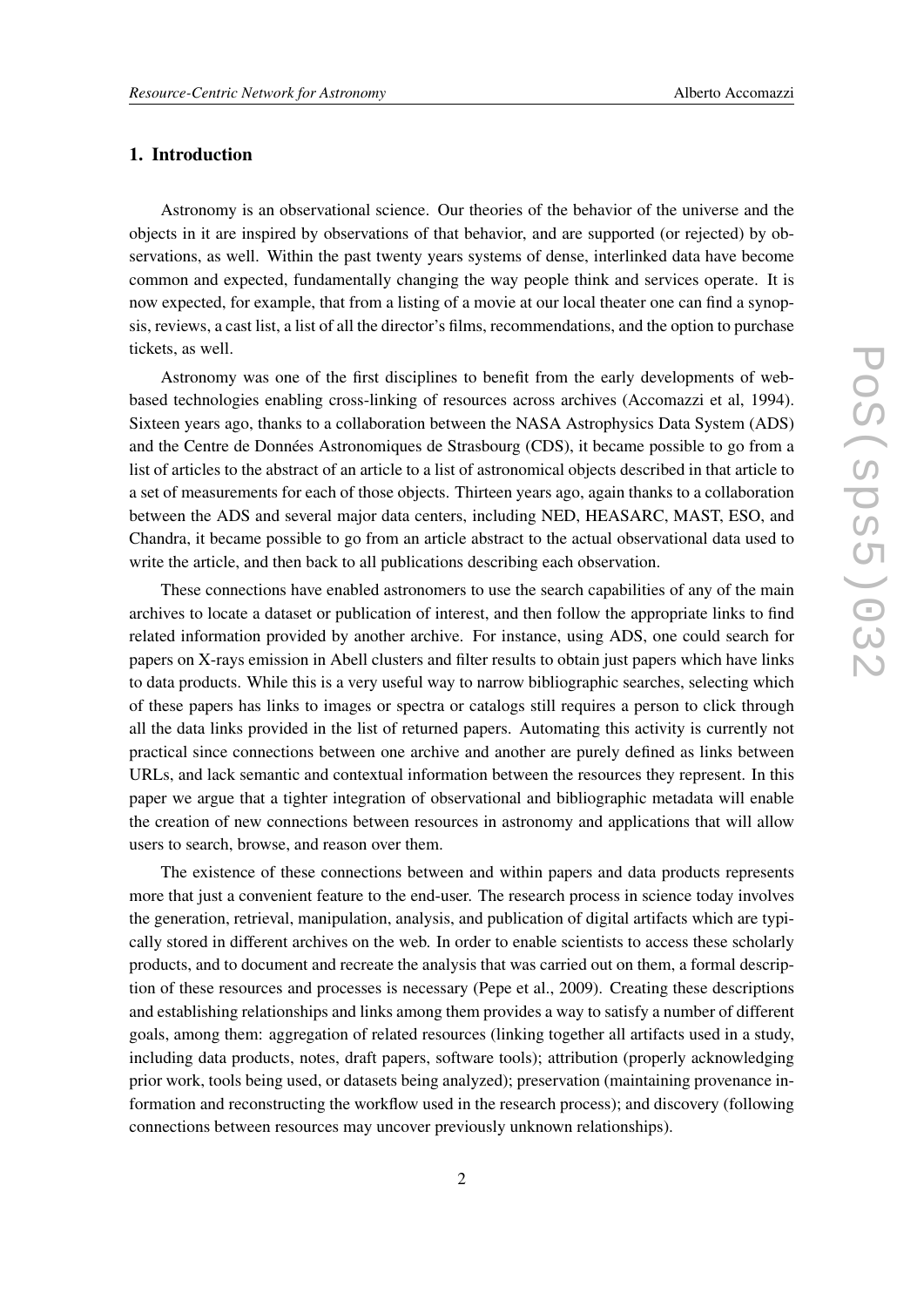#### 2. A Model for Interlinking Resources

A model for describing and interlinking resources is provided by the Linked Data Effort<sup>1</sup>, which is based on the Resource Description Framework (RDF) model (W3C, 2009): a resource has properties which have values. For example *<PaperA> <isWrittenBy> <AuthorX>* or *<PaperA>*  $\langle$ isCitedBy>  $\langle$ PaperB>. Chaining these relationships together and performing functions on the results yields what we call Second Order Operators (Kurtz, 1992). These operations can have very powerful properties. For example, chaining *<wordPhrase> <isContainedIn> <PapersX>* with *<PapersX> <areCitedBy> <PapersY>* yields a list of papers which cite papers which contain the phrase. Sorting this list by frequency of appearance yields review articles on the original word phrase, which could be any topic such as "dark energy," or "extrasolar planets." The ADS has been internally making use of the relationships between bibliographic metadata records since its inception to provide some of its more advanced retrieval capabilities.

An example of what is possible to achieve exploiting these relationships is provided by the myADS notification service (Kurtz et al. 2003). Originally introduced in 2003, this service now delivers customized email or RSS updates to over 7,000 users providing them with updates about the recent technical literature in astronomy and physics. One of the features included in the update are the most popular and most cited papers on two topics of interest to the subscriber. Computation of both lists makes use of citation and usage relationships data which interlink bibliographic records in ADS. Another example of a service that makes use of these operators is ADS's topic search<sup>2</sup>, which can be used to search the literature for a topic in different ways. This includes returning a list of the most popular, useful and instructive papers on a particular subject. In this context, "popular," "useful," and "instructive" have been defined in terms of second order operations on bibliographic, citation, and usage data.

Observational metadata may be similarly modeled: an observation has an observing proposal, a position in the sky, a time of observation, an instrument, a telescope, an observer, and a P.I., among other properties. These properties will likewise have attributes: the observing proposal will contain words, and may contain a list of observations; the P.I. may have written papers describing such observations; the position on the sky may correspond with a known object; the instrument will have a type (e.g. imager, spectrograph) and settings (filter, wavelength range, resolution); a combination of time, position and telescope will yield air mass and moon phase, and so on.

A brief example will illustrate how this knowledge can be used to facilitate a typical researcher's workflow. Given a list of the positions of extragalactic globular clusters one could search for all observations which are IR spectra. Downloading and analyzing the CaII triplet in these spectra would allow one to research the metallicity distribution in the nearby universe. The links from the observing proposals for these spectra to the journal articles, as well as the proposals themselves, would allow the user to determine the original intent of the observations, and whether the proposed work had, indeed, already been done. This new system of observation interlinking would clearly be tightly integrated with the existing infrastructure. For example, the list of observations of IR spectra of extragalactic globular clusters will link to a list of observing proposals, which will link to a set of journal articles which will have been cited by other journal articles, and so on.

<sup>1</sup>http://linkeddata.org

<sup>2</sup>http://adsabs.harvard.edu/ads\_abstracts.html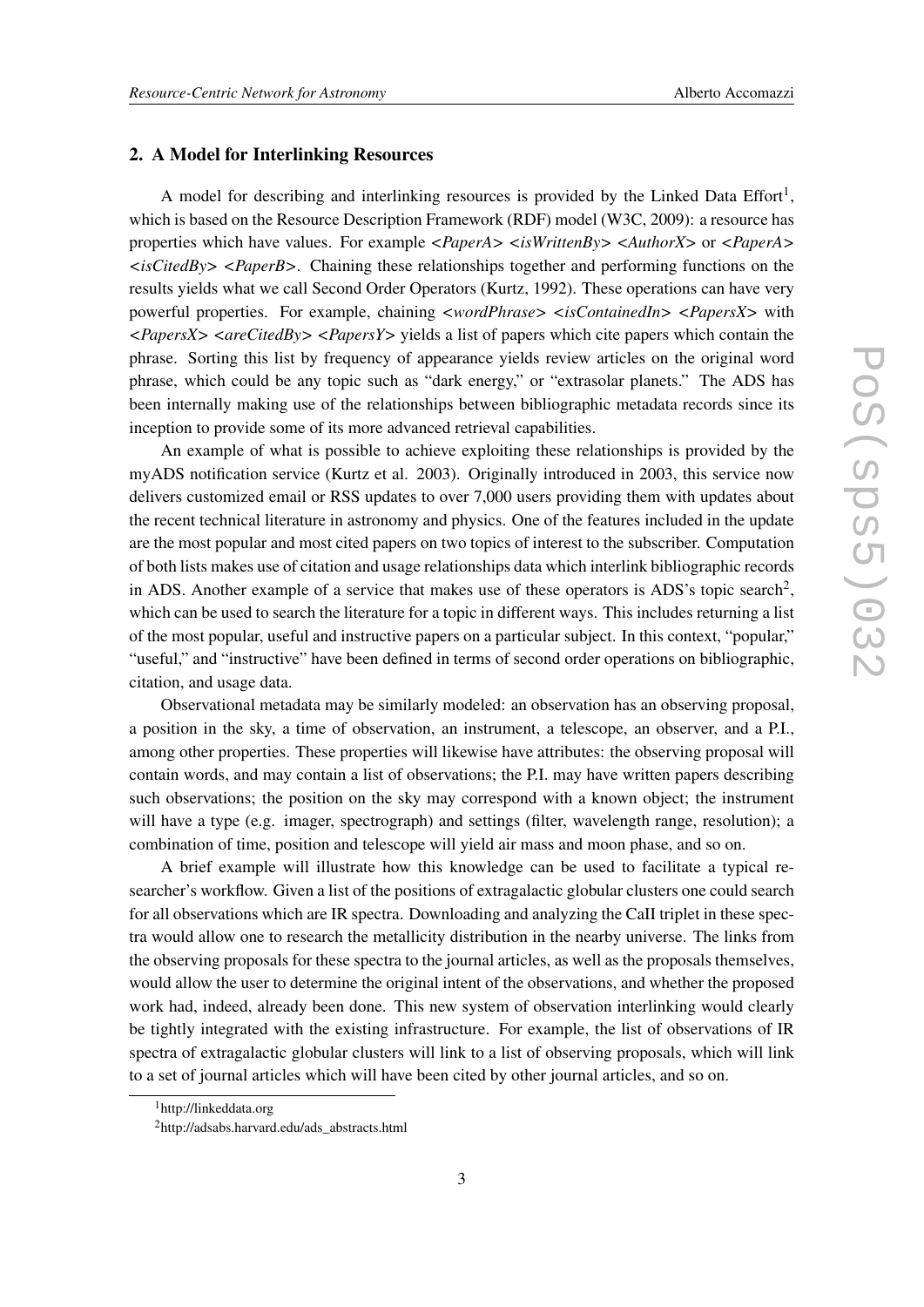More in general, adopting Linked Data practices to identify, describe, and connect resources which are already available in our archives provides us with a simple way to expose, share, and link pieces of data, information, and knowledge about them. One advantage of this design is that it enables the creation of a global graph, i.e. a web of resources which reside in different locations but which are connected by semantic relationships. The very existence of the graph make it possible for agents and applications to traverse it in order to describe parts of it, create new connections within it, or compute new results from it.

### 3. Infrastructure and Applications

While the bibliographic metadata in Astronomy is currently available from a single access point (the ADS), the observational metadata is stored by a number of archives and projects in different formats. Bibliographic searches and Data searches are now being carried out in separate domains, even though links between the ADS and the archives allow one to go back and forth between papers and data products. However, to date there is no application which efficiently combines a bibliographic search with a "data" search based on observational parameters (such as instrument, wavelength, etc) across archives.

An obvious way to enable a more advanced discovery system is to expose the observational and instrument metadata maintained by the different archives. Much of this content already exists, having been created and curated by groups such as the CDS, ESO, and the NASA archives and data centers, but the metadata describing this content is currently unavailable for harvesting in machinereadable format. Exposing this observational and technical metadata at the appropriate granularity level would enable a number of useful applications to be build. For example, the ADS project could enhance its holdings by harvesting metadata on observational resources which are necessary to interlink observations and publications more tightly. Other organizations would be able to take advantage of the availability of this metadata as well. For instance, an institute maintaining a list of publications by its staff could more easily find out what type of datasets have been used by them in their research efforts. A researcher starting a new project could identify the core papers on the subject area and find all datasets studied by them.

A simple prototype interface recently developed by the ADS provides a good illustration of what types of applications become easily possible once observational and bibliographic resources become better interlinked. The interface in question builds upon the topic search mentioned in the earlier section and adds to it a view of the search results by related astronomical objects. Figure 1 illustrates an example of the results that are generated from such an interface. Suppose a researcher wants to know what are the extrasolar planets that are most often referenced in review papers. Using the topic search interface, the user can request the list of most instructive papers on the topic of "extrasolar planets." As results from the query are retrieved, the system queries the SIMBAD database to find the list of objects mentioned in each of the papers. The cumulative list of these object names is then ranked by how frequently each of them appears in the original set of papers, and is displayed on the left bar. This list represents a set of so-called "facets" which can be used to further drill into search results, or provide additional views of the information that is buried within them and otherwise difficult to see. Using this additional information, a researcher can quickly identify which objects are most relevant to the topic of interest. Applications can also associate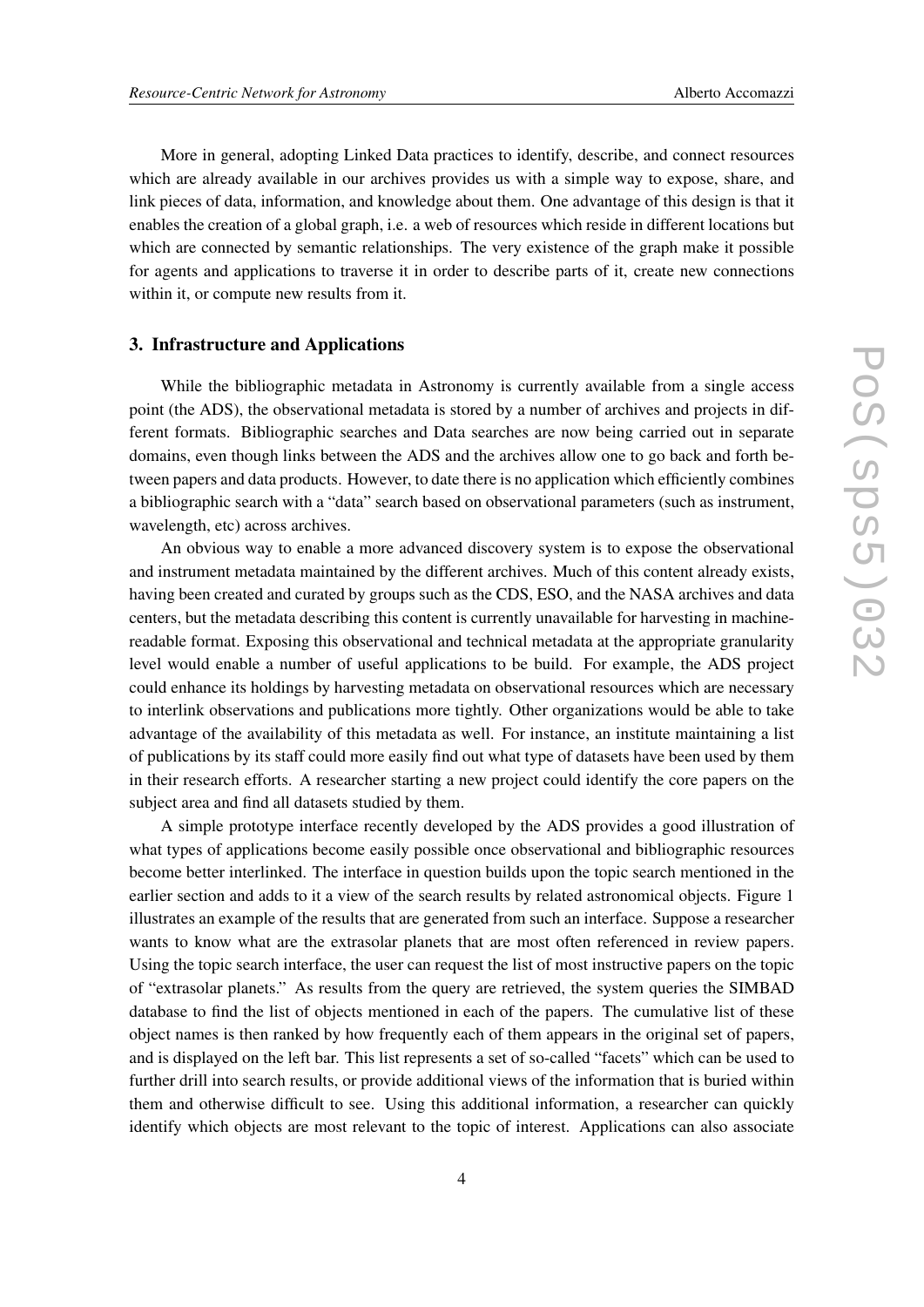| 000<br>Microsoft WorldWide Telescope Web Client<br>http://www.worldwidetelescope.org/webclient/default.aspx?wtml=http%3a%2f%2fwww.wor ^ Qv Google<br>$\blacktriangleleft$<br>Ċ<br>÷.<br>Yahoo! Google Maps YouTube Wikipedia News (70) ▼ Popular ▼<br>m<br>Apple<br><b>Guided Tours</b><br>View<br>Settings<br><b>Explore</b><br>Search<br>$\blacksquare$ 1 of 1 $\blacksquare$<br>Collections > Open Collections > Link Collection ><br>NAME TRES-16<br>Name: NAME TrES-1b<br>Look up on SIMBAD<br>Information<br>٠<br>Look up on SEDS<br>Imagery<br>Look up on Wikipedia<br>Virtual Observatory Searches<br>Look up publications on ADS<br>Set as Foreground Imagery<br>Look up on NED<br>Set as Background Imagery<br>Look up on SDSS<br>000<br>Properties<br><b>ADS Query Results</b><br><b>Copy Shortcut</b><br>55 http://adsres.cfa.harvard.edu/cqi-bin/topicFacetSearch?q=%22extrasolar%20planets%2;C) ^ (Qv Google<br>¢<br>$+$<br>$\leftarrow$<br>$\approx$<br>Apple Yahoo! Google Maps YouTube Wikipedia News (70) ▼ Popular ▼<br>m<br><b>SAO/NASA Astrophysics Data System (ADS)</b><br>Go to bottom of page<br><b>Query Results from the ADS Database</b> |
|----------------------------------------------------------------------------------------------------------------------------------------------------------------------------------------------------------------------------------------------------------------------------------------------------------------------------------------------------------------------------------------------------------------------------------------------------------------------------------------------------------------------------------------------------------------------------------------------------------------------------------------------------------------------------------------------------------------------------------------------------------------------------------------------------------------------------------------------------------------------------------------------------------------------------------------------------------------------------------------------------------------------------------------------------------------------------------------------------------------------------------------------------------------------|
|                                                                                                                                                                                                                                                                                                                                                                                                                                                                                                                                                                                                                                                                                                                                                                                                                                                                                                                                                                                                                                                                                                                                                                      |
|                                                                                                                                                                                                                                                                                                                                                                                                                                                                                                                                                                                                                                                                                                                                                                                                                                                                                                                                                                                                                                                                                                                                                                      |
|                                                                                                                                                                                                                                                                                                                                                                                                                                                                                                                                                                                                                                                                                                                                                                                                                                                                                                                                                                                                                                                                                                                                                                      |
|                                                                                                                                                                                                                                                                                                                                                                                                                                                                                                                                                                                                                                                                                                                                                                                                                                                                                                                                                                                                                                                                                                                                                                      |
|                                                                                                                                                                                                                                                                                                                                                                                                                                                                                                                                                                                                                                                                                                                                                                                                                                                                                                                                                                                                                                                                                                                                                                      |
|                                                                                                                                                                                                                                                                                                                                                                                                                                                                                                                                                                                                                                                                                                                                                                                                                                                                                                                                                                                                                                                                                                                                                                      |
|                                                                                                                                                                                                                                                                                                                                                                                                                                                                                                                                                                                                                                                                                                                                                                                                                                                                                                                                                                                                                                                                                                                                                                      |
|                                                                                                                                                                                                                                                                                                                                                                                                                                                                                                                                                                                                                                                                                                                                                                                                                                                                                                                                                                                                                                                                                                                                                                      |
|                                                                                                                                                                                                                                                                                                                                                                                                                                                                                                                                                                                                                                                                                                                                                                                                                                                                                                                                                                                                                                                                                                                                                                      |
|                                                                                                                                                                                                                                                                                                                                                                                                                                                                                                                                                                                                                                                                                                                                                                                                                                                                                                                                                                                                                                                                                                                                                                      |
|                                                                                                                                                                                                                                                                                                                                                                                                                                                                                                                                                                                                                                                                                                                                                                                                                                                                                                                                                                                                                                                                                                                                                                      |
|                                                                                                                                                                                                                                                                                                                                                                                                                                                                                                                                                                                                                                                                                                                                                                                                                                                                                                                                                                                                                                                                                                                                                                      |
|                                                                                                                                                                                                                                                                                                                                                                                                                                                                                                                                                                                                                                                                                                                                                                                                                                                                                                                                                                                                                                                                                                                                                                      |
|                                                                                                                                                                                                                                                                                                                                                                                                                                                                                                                                                                                                                                                                                                                                                                                                                                                                                                                                                                                                                                                                                                                                                                      |
|                                                                                                                                                                                                                                                                                                                                                                                                                                                                                                                                                                                                                                                                                                                                                                                                                                                                                                                                                                                                                                                                                                                                                                      |
|                                                                                                                                                                                                                                                                                                                                                                                                                                                                                                                                                                                                                                                                                                                                                                                                                                                                                                                                                                                                                                                                                                                                                                      |
|                                                                                                                                                                                                                                                                                                                                                                                                                                                                                                                                                                                                                                                                                                                                                                                                                                                                                                                                                                                                                                                                                                                                                                      |
|                                                                                                                                                                                                                                                                                                                                                                                                                                                                                                                                                                                                                                                                                                                                                                                                                                                                                                                                                                                                                                                                                                                                                                      |
| <b>Related Objects</b><br>Selected and retrieved 200 abstracts.<br>Sort options<br>÷                                                                                                                                                                                                                                                                                                                                                                                                                                                                                                                                                                                                                                                                                                                                                                                                                                                                                                                                                                                                                                                                                 |
| V* V376 Peg (27)<br>#<br><b>Bibcode</b><br><b>Score Date</b><br><b>List of Links</b><br><b>NAME Osiris (27)</b>                                                                                                                                                                                                                                                                                                                                                                                                                                                                                                                                                                                                                                                                                                                                                                                                                                                                                                                                                                                                                                                      |
| <b>NAME TrES-1b (24)</b><br><b>Title</b><br><b>Access Control Help</b><br><b>Authors</b><br>$V*$ IL Aqr (23)                                                                                                                                                                                                                                                                                                                                                                                                                                                                                                                                                                                                                                                                                                                                                                                                                                                                                                                                                                                                                                                         |
| HD 149026b (18)<br>ı                                                                                                                                                                                                                                                                                                                                                                                                                                                                                                                                                                                                                                                                                                                                                                                                                                                                                                                                                                                                                                                                                                                                                 |
| □ 2007ARA&A45397U 56.000 Sep 2007 A E E<br>RCc <sub>S</sub><br>u<br>LHS 2062 (17)<br>ook At<br>Imagery<br>HD 189733b (17)<br><b>Statistical Properties of Exoplanets</b><br>Udry, Stéphane; Santos,                                                                                                                                                                                                                                                                                                                                                                                                                                                                                                                                                                                                                                                                                                                                                                                                                                                                                                                                                                  |
| NSV 14374 (16)<br>Sky<br><b>Digitized Sk</b><br>Nuno C.<br>LTT 12934 (16)                                                                                                                                                                                                                                                                                                                                                                                                                                                                                                                                                                                                                                                                                                                                                                                                                                                                                                                                                                                                                                                                                            |
| LTT 10561 (16)<br>Ο<br>50.000 Apr 2009 A<br>$\overline{\mathbf{2}}$<br>2009arXiv0904.0415E<br>x<br>R C c<br>U                                                                                                                                                                                                                                                                                                                                                                                                                                                                                                                                                                                                                                                                                                                                                                                                                                                                                                                                                                                                                                                        |
| LHS 6091 (16)<br>NLTT 22107 (15)<br>Detection and Characterization of Extrasolar Planets through Doppler Spectroscopy<br>Eggenberger, A.; Udry, S.<br>-Vra                                                                                                                                                                                                                                                                                                                                                                                                                                                                                                                                                                                                                                                                                                                                                                                                                                                                                                                                                                                                           |
| LTT 7053 (15)<br>$V*$ eps Eri (14)                                                                                                                                                                                                                                                                                                                                                                                                                                                                                                                                                                                                                                                                                                                                                                                                                                                                                                                                                                                                                                                                                                                                   |
| 3<br>42.000 Oct 2005 A<br>R C c S<br>U<br>$\Box$ 2005PASP117.1021S<br>E<br>x<br>V* V452 Vul (13)<br><b>NAME BELLEROPHON (13)</b>                                                                                                                                                                                                                                                                                                                                                                                                                                                                                                                                                                                                                                                                                                                                                                                                                                                                                                                                                                                                                                     |
| Sozzetti, Alessandro<br>Astrometric Methods and Instrumentation to Identify and Characterize Extrasolar<br>LTT 15779 (13)<br><b>Planets: A Review</b>                                                                                                                                                                                                                                                                                                                                                                                                                                                                                                                                                                                                                                                                                                                                                                                                                                                                                                                                                                                                                |
| LHS 2740 (13)<br>HIP 27253 (13)                                                                                                                                                                                                                                                                                                                                                                                                                                                                                                                                                                                                                                                                                                                                                                                                                                                                                                                                                                                                                                                                                                                                      |
| R <sub>C</sub> c<br>U<br>4<br><b>■ 2008NewAR.52154S</b><br>40.000 Jun 2008 A<br>E<br>G 155-11 (13)<br>G 72-54 (13)                                                                                                                                                                                                                                                                                                                                                                                                                                                                                                                                                                                                                                                                                                                                                                                                                                                                                                                                                                                                                                                   |
| Santos, Nuno C.<br>Extra-solar planets: Detection methods and results<br>HIP 113421 (12)                                                                                                                                                                                                                                                                                                                                                                                                                                                                                                                                                                                                                                                                                                                                                                                                                                                                                                                                                                                                                                                                             |
| HIP 31246 (12)<br>U<br>5<br>38.000 n/a 2007 A<br>RCc<br>$\Box$ 2007prpl.conf701C<br>x<br>т<br>$V^*$ HN Boo $(11)$                                                                                                                                                                                                                                                                                                                                                                                                                                                                                                                                                                                                                                                                                                                                                                                                                                                                                                                                                                                                                                                    |
| <b>NLTT 57682 (11)</b><br>Charbonneau, D.; Brown, T. When Extrasolar Planets Transit Their Parent Stars                                                                                                                                                                                                                                                                                                                                                                                                                                                                                                                                                                                                                                                                                                                                                                                                                                                                                                                                                                                                                                                              |
|                                                                                                                                                                                                                                                                                                                                                                                                                                                                                                                                                                                                                                                                                                                                                                                                                                                                                                                                                                                                                                                                                                                                                                      |
| LTT 15751 (11)<br>M.; Burrows, A.; Laughlin,<br>LTT 5873 (11)<br>G.                                                                                                                                                                                                                                                                                                                                                                                                                                                                                                                                                                                                                                                                                                                                                                                                                                                                                                                                                                                                                                                                                                  |
| LTT 3243 (11)<br>LTT 1267 (11)                                                                                                                                                                                                                                                                                                                                                                                                                                                                                                                                                                                                                                                                                                                                                                                                                                                                                                                                                                                                                                                                                                                                       |
| LHS 3510 (11)<br>38.000 Aug 2000 A<br>x<br>U<br>6<br>□ 2000RPPh63.1209P<br>Е<br>$\underline{R} \subseteq \underline{c} \subseteq \underline{S}$                                                                                                                                                                                                                                                                                                                                                                                                                                                                                                                                                                                                                                                                                                                                                                                                                                                                                                                                                                                                                      |
| HIP 104903 (11)<br>Perryman, M. A. C.<br>Extra-solar planets<br>HIP 94645 (11)<br>HIP 80838 (11)                                                                                                                                                                                                                                                                                                                                                                                                                                                                                                                                                                                                                                                                                                                                                                                                                                                                                                                                                                                                                                                                     |

Figure 1: A prototype application implementing object-based facets as a view into search results. The original search requested review articles about "extrasolar planets." From the list of most relevant objects, the third entry from the top was selected (TrES-1b), and the object was displayed via a link to the WWT web client.

one or more actions to each set of faceted views. In the example shown in Figure 1, we have provided the option to display each object via the WorldWideTelescope web client application, but one could have chosen to use any number of SAMP-enabled applications to display or map one or more of the objects in question.

It's easy to imagine a variety of similar scenarios in which bibliographic or observational properties are used to create similar facets. For example, when manipulating a list of papers, facets could be built on the sets of keywords that are shared amongst them, or the type of data products associated with them. While not all facets may make sense in all cases, there are certainly several scenarios in which they provide insightful views into the data. We hope that in the coming years we will be able to investigate the usefulness and impact of faceted views of the literature when combined with additional observational metadata.

## 4. Discussion

In this coming era of data intensive science, it is increasingly important for researchers to be